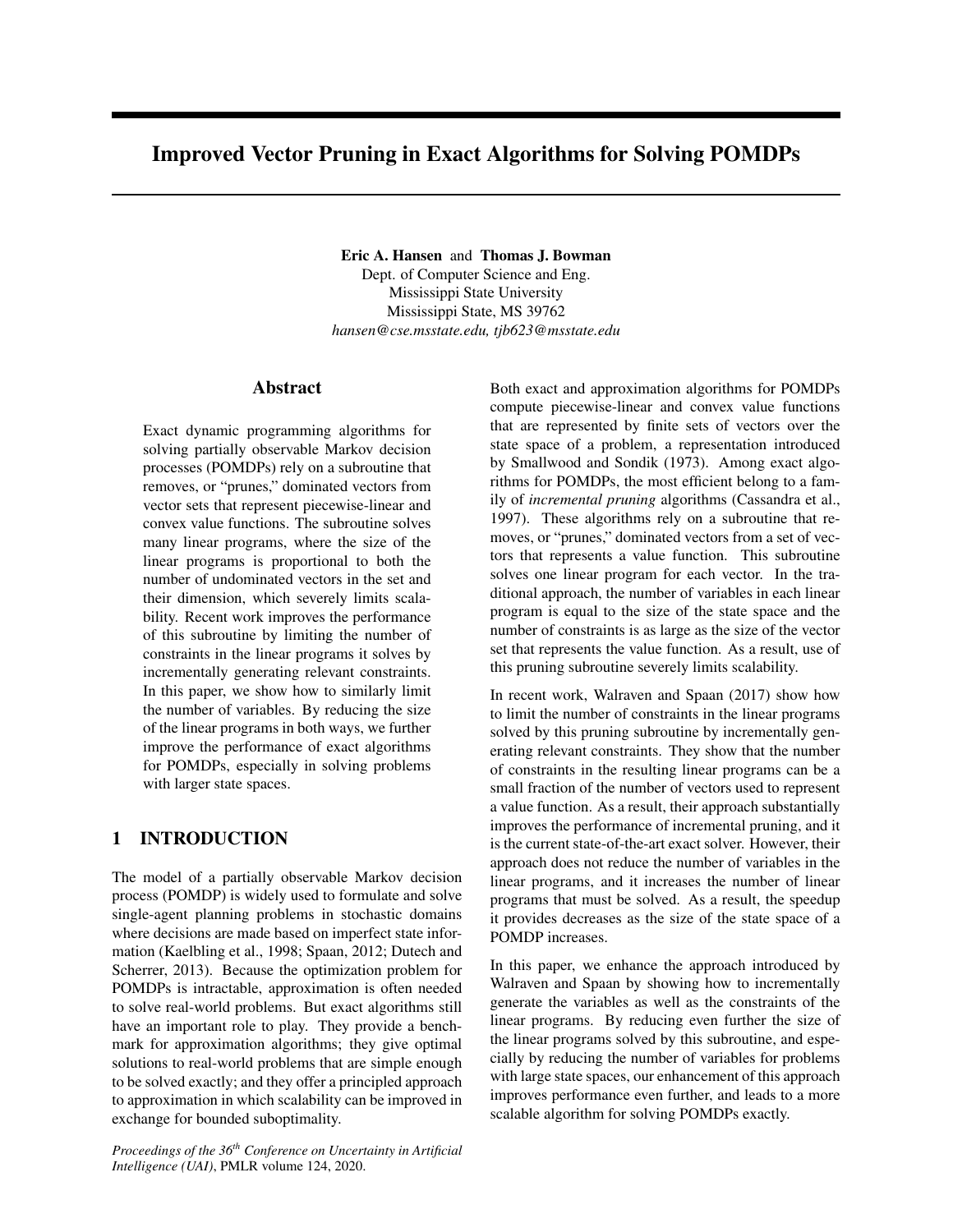# 2 BACKGROUND

We begin with a review of relevant background.

## 2.1 POMDP MODEL AND VALUE ITERATION

A POMDP models a planning problem with a set of hidden states  $S$ , a set of observations  $\mathcal{Z}$ , and a set of actions *A*. The process unfolds over a sequence of stages. At each stage, an action  $a \in \mathcal{A}$  taken in a state  $s \in \mathcal{S}$  results in a reward with expected value *R*(*s, a*), a transition to a state  $s' \in S$  with probability  $P(s'|s, a)$ , and an observation  $z \in \mathcal{Z}$  with probability  $P(z|s', a)$ . A widely-used objective is to maximize the expected discounted sum of rewards over an infinite horizon,  $E[\sum_{t=0}^{\infty} \gamma^t R_t]$ , where *R*<sup>t</sup> is the reward received at stage *t*, and  $\gamma \in (0, 1)$  is a discount factor that ensures this expected value is finite.

Although the state of the process is not directly observed, state probabilities can be computed using Bayes rule. Let *b* denote an *|S|*-dimensional vector of state probabilities, called a *belief state*, where  $b(s)$  denotes the probability that the process is in state *s*. If action *a* is taken and followed by observation *z*, the successor belief state, denoted  $b^a_z$ , is determined using Bayes' rule, as follows,

$$
b_z^a(s') = P(z|s',a) \sum_{s \in S} P(s'|s,a)b(s)/P(z|b,a), \quad (1)
$$

for each successor state  $s' \in S$ , where  $P(z|b, a) =$  $\sum_{s' \in \mathcal{S}} P(z|s', a) \sum_{s \in \mathcal{S}} P(s'|s, a) b(s)$ . Because this belief state provides all information about the history of a process needed for optimal action selection, a POMDP can be recast as an equivalent completely observable MDP over belief states, called a *belief-state MDP*, where  $\mathcal{B} = \{b \in \Re^{|\mathcal{S}|} | \sum_{s \in \mathcal{S}} b(s) = 1 \text{ and } b(s) \ge 0, \forall s \in \mathcal{S}\}\$ is its continuous *|S|*-dimensional state space.

Once a POMDP is recast as a belief-state MDP, it can be solved by dynamic programming. In the discounted infinite-horizon case, an optimal value function  $V^*$  :  $\beta \rightarrow \Re$  is the fixed point of a dynamic programming operator *T* that is defined for all belief states  $b \in \mathcal{B}$  as

$$
TV(b) = \max_{a \in A} \left\{ R(b, a) + \gamma \sum_{z \in \mathcal{Z}} P(z|b, a) V(b_z^a) \right\}.
$$
 (2)

Value iteration is a successive approximation algorithm that converges to this fixed point in the limit; that is,  $V^* = \lim_{n \to \infty} T^n V_0$ , where  $T^n$  denotes *n* applications of the operator  $T$  to any initial value function  $V_0$ . An optimal policy  $\mu^*: \mathcal{B} \to \mathcal{A}$  is a greedy policy with respect to  $V^*$ . In the discounted infinite-horizon case, the dynamic programming operator *T* is a contraction operator with respect to the supremum norm, ensuring that value iteration computes an arbitrarily close approximation of  $V^*$  and  $\mu^*$  after a finite number of iterations.

**Input:** vector set *W*, tolerance  $\epsilon > 0$ Output: pruned vector set *D*

- $1 \mathcal{D} \leftarrow \emptyset$
- 

2 **while**  $W \neq \emptyset$  **do**<br>3  $w \leftarrow$  arbitrar  $\begin{array}{c|c} \text{3} & w \leftarrow \text{arbitrary element in } \mathcal{W} \\ \text{4} & \text{if } w(s) \leq u(s), \exists u \in \mathcal{D}, \forall s \in \mathcal{W} \end{array}$  $\begin{array}{c}\n\mathbf{u} \mathbf{f} \quad \mathbf{u}(s) \leq u(s), \exists u \in \mathcal{D}, \forall s \in \mathcal{S} \text{ then} \\
\mathbf{v} \quad \downarrow \mathcal{W} \leftarrow \mathcal{W} \setminus \{w\}\n\end{array}$  $\begin{array}{c|c} \hline \text{s} & \text{W} \leftarrow \text{W} \setminus \{w\} \\ \hline \text{else if } w(s) > u(s) \end{array}$ 6 else if  $w(s) > u(s), \exists s \in S, \forall u \in D \cup W$  then<br>  $\mathcal{D} \leftarrow D \cup \{w\}, \mathcal{W} \leftarrow \mathcal{W} \setminus \{w\}$  $\begin{array}{c} \n\mathbf{7} \\
\mathbf{8} \\
\mathbf{else}\n\end{array}$   $\begin{array}{c} \n\mathbf{D} \leftarrow \mathcal{D} \cup \{w\}, \mathcal{W} \leftarrow \mathcal{W} \setminus \{w\} \\
\mathbf{else}\n\end{array}$ else 9 **b**  $\leftarrow LP(w, \mathcal{D}, \epsilon)$ <br>**if**  $(b = nil)$  **then** if  $(b = nil)$  then  $\begin{array}{|c|c|c|c|}\n\hline\n\text{11} & \text{else}\n\end{array}$ else  $\hat{w} \leftarrow \arg\max_{w \in \mathcal{W}} \sum_{s \in \mathcal{S}} b(s) \cdot w(s)$  $D \leftarrow D \cup \{\hat{w}\}, \mathcal{W} \leftarrow \mathcal{W} \setminus \{\hat{w}\}$ 

<sup>15</sup> return (*D*)

Algorithm 1: PR(W): Vector pruning subroutine.

#### 2.2 PRUNING SUBROUTINE

A key property of the dynamic-programming operator for POMDPs is that it preserves the piecewise linearity and convexity of the value function. A value function  $V : \mathcal{B} \to \mathbb{R}$  that is piecewise linear and convex (PWLC) can be parameterized by a finite set of *|S|*-dimensional vectors of real numbers,  $V = \{v^0, v^1, \ldots, v^k\}$ , so that the value of any belief state *b* is given as follows:

$$
V(b) = \max_{v^i \in \mathcal{V}} \sum_{s \in \mathcal{S}} b(s) v^i(s).
$$
 (3)

For any PWLC value function, there is a unique and minimal-size set of vectors that represents it. Algorithm 1, due to Lark (White, 1991), prunes a set of vectors to its minimum size by removing *dominated* vectors, which are vectors whose removal does not affect the value function that is represented. The following linear program tests whether a vector *w* is dominated by the vectors in a set *U*:

$$
\max d \text{ s.t. } \sum_{s \in S} b(s) \cdot \left(w(s) - u^i(s)\right) \ge d, \forall u^i \in \mathcal{U}
$$

$$
\sum_{s \in S} b(s) = 1, b(s) \ge 0, \forall s \in S. \tag{4}
$$

This linear program finds the belief state *b* at which the value function represented by the vector set  $U$  is improved the most by adding the vector  $w$  to  $U$ . If the value *d* maximized by the linear program is non-positive, the vector *w* is dominated. Otherwise, the vector *w* is not dominated and *d* is the amount by which it gives a better value for the belief state  $b$  than any vector in  $U$ .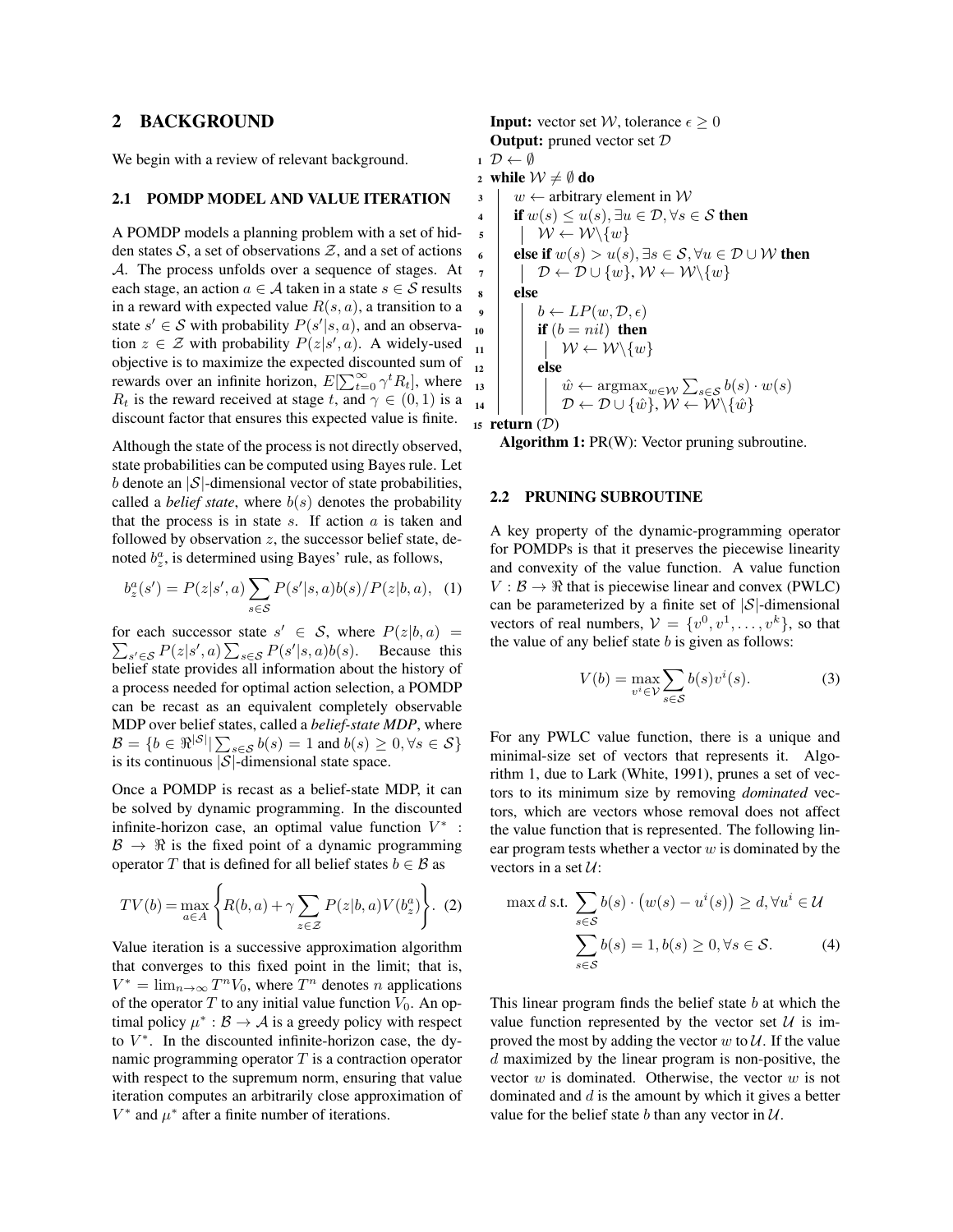**Input:** vector *w*, vector set  $\mathcal{U}$ , tolerance  $\epsilon$ Output: belief state *b* or *nil*

<sup>1</sup> Solve the linear program

<sup>2</sup> maximize *d* subject to the constraints

$$
\sum_{s \in S} b(s) \left( w(s) - u^i(s) \right) \ge d, \forall u^i \in \mathcal{U}
$$
\n
$$
\sum_{s \in S} b(s) = 1, b(s) \ge 0, \forall s \in \mathcal{S}
$$

- 4
- 5 if  $(d \leq \epsilon)$  then return  $(nil)$
- <sup>6</sup> else return (*b*)
	- Algorithm 2:  $LP(w, U, \epsilon)$  returns the belief state *b* that maximizes *d*, if  $d > \epsilon$ ; otherwise, it returns *nil*.

Algorithm 2 is the subroutine invoked to perform this linear program test. For convenience, we refer to it as  $LP(w, U, \epsilon)$  from now on, where the parameter  $\epsilon$  is explained below. If a vector *w* is dominated, it returns *nil*. Otherwise, it returns the belief state *b* that maximizes *d*. Line 13 of Algorithm 1 then selects the best vector for the belief state *b* returned by Algorithm 2. Littman et al. (1995) describe some subtle tie-breaking issues that are left out of our pseudocode. In some cases, it is possible to determine whether a vector is dominated or not without solving a linear program. A vector *w* is dominated by a vector  $u \in \mathcal{U}$  if  $w(s) \leq u(s)$ , for all  $s \in \mathcal{S}$ , as tested by line 4 of Algorithm 1. It is *not* dominated if there is some state  $s \in S$  for which it gives a better value than any vector in  $U$ , as tested by Line 6.

## 2.3 APPROXIMATION

When a vector set  $U$  that represents a PWLC value function becomes very large, a tolerance  $\epsilon \geq 0$  can be used to reduce its size in exchange for bounded-error approximation. A vector  $w$  is said to be  $\epsilon$ -*dominated* by the vectors in a set *U* if there is no belief state *b* for which  $b \cdot w > b \cdot u + \epsilon$ , for all  $u \in U$ , or, equivalently, if the scalar *d* maximized by the linear program of Equation (4) is less than or equal to  $\epsilon$ . Algorithm 2 includes  $\epsilon$  as a parameter because it can be used to test for  $\epsilon$ -dominance. A subset  $\mathcal{U}_{\epsilon} \subseteq \mathcal{U}$  is called an  $\epsilon$ -approximate covering of a set *U* if every vector  $v \in U \backslash U_{\epsilon}$  is  $\epsilon$ -dominated by one or more vectors in  $\mathcal{U}_{\epsilon}$ . The value function represented by the vector set  $\mathcal{U}_{\epsilon}$  gives a value for any belief state that is within  $\epsilon$  of its exact value.

The pruning subroutine of Algorithm 1 allows  $\epsilon$  to be specified as a parameter, and finds an  $\epsilon$ -approximate covering of any vector set  $U$ . Although there is a unique and minimal-size set of vectors *U* that represents a PWLC value function  $V$ , there is not a unique set of vectors that represents an  $\epsilon$ -approximate covering of the set  $\mathcal{U}$ . Nevertheless, this approach to approximation offers a useful tradeoff between the size of the vector set that represents a value function and the accuracy of the approximation, where the tradeoff is adjusted by adjusting  $\epsilon$ .

## 2.4 INCREMENTAL PRUNING

The pruning subroutine of Algorithm 1 plays a key role in the incremental pruning algorithm for POMDPs (Cassandra et al., 1997), which leverages the fact that the updated value function  $TV$  of Equation  $(2)$  can be defined as a combination of simpler value functions, as follows:

$$
V_z^a(b) = R(b, a) + \gamma Pr(z|b, a) V(b_z^a), \quad (5)
$$

$$
V^{a}(b) = \sum_{z \in Z} V_{z}^{a}(b), \text{ and } (6)
$$

$$
TV(b) = \max_{a \in A} V^a(b). \tag{7}
$$

Each of these value functions is piecewise linear and convex, and thus can be represented by a set of vectors. We use the symbols  $V_z^a$ ,  $V^a$ , and  $V'$  to denote these sets, and let  $PR(\mathcal{U})$  denote the set of vectors that remains after the subroutine of Algorithm 1 prunes the vector set *U*.

The incremental pruning algorithm generates the vector sets  $\mathcal{V}_z^a$ ,  $\mathcal{V}^a$ , and  $\mathcal{V}'$  as follows. In the *projection* step that corresponds to Equation (5), a set of vectors is generated for each pair of action *a* and observation *z*, as follows,

$$
\mathcal{V}_z^a = \mathcal{PR}\left(\{v(i, a, z)|v^i \in \mathcal{V}\}\right),\tag{8}
$$

where  $v(i, a, z)$  is the  $|S|$ -vector defined by

$$
v(i, a, z)(s) = \frac{R(s, a)}{|\mathcal{Z}|} + \gamma \sum_{s' \in S} P(z, s'|s, a)v^{i}(s'), (9)
$$

and  $P(z, s'|s, a) = P(z|a, s')P(s'|s, a)$ . In the *crosssum* step corresponding to Equation (6), a set of vectors is generated for each action *a*, as follows,  $V^a$  =  $\mathcal{PR}(\ldots(\mathcal{PR}(\mathcal{PR}(V_1^a \oplus V_2^a) \oplus V_3^a) \ldots \oplus V_{|\mathcal{Z}|}^a),$  where the observations are indexed from 1 through *|Z|*. The *maximization* step corresponding to Equation (7) generates the vector set:  $V' = \mathcal{PR} (\cup_{a \in \mathcal{A}} \mathcal{V}^a).$ 

## 3 CONSTRAINT GENERATION

The pruning subroutine of Algorithm 1 accounts for most of the computation time of the incremental pruning algorithm. Cassandra et al. (1997) report that it takes 95% of the running time of incremental pruning for their small test problems. For larger POMDPs, it may take a higher percentage because the linear programs are larger.

Recent work (Walraven and Spaan, 2017; Roijers et al., 2018; Walraven, 2019) shows how to use a rowgeneration technique called *Benders decomposition* to speed up the linear program test for dominance used by the pruning subroutine. We review this approach, and also introduce a subtle but important improvement.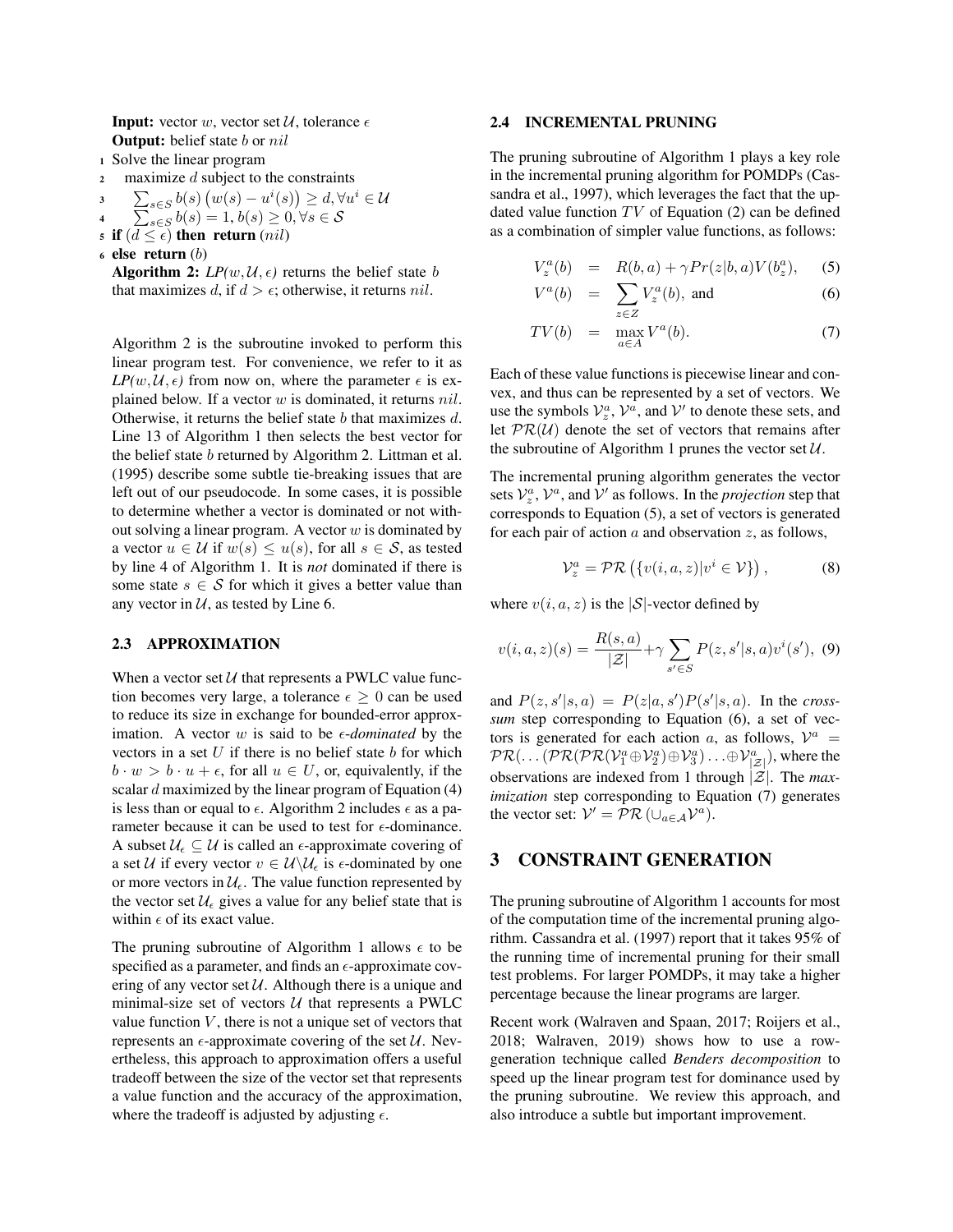**Input:** vector *w*, vector set  $\mathcal{U}$ , tolerance  $\epsilon$ Output: belief state *b* or *nil*

 $1 \; b \leftarrow$  arbitrary belief state

 $2 \mathcal{U}' \leftarrow \emptyset$ 

<sup>3</sup> repeat

 $\begin{array}{c|c} \n\mathbf{4} & b' \leftarrow b \\
\hline\n\mathbf{5} & \mathbf{if} \ (\mathcal{U}' = \mathbf{0})\n\end{array}$ 

 $\begin{array}{c|c} \n\mathbf{s} & \n\mathbf{if} \ (\mathcal{U}' \neq \mathcal{U}) \text{ then} \\
\hline\n\mathbf{0} & \hat{u} \leftarrow \text{argmin}_{u \in \mathcal{U}}\n\end{array}$ 6  $\hat{u} \leftarrow \operatorname{argmin}_{u \in \mathcal{U} \setminus \mathcal{U}'} \sum_{s \in \mathcal{S}} b(s)(w(s) - u(s))$  $\begin{array}{c|c} \hline \mathbf{z} & \mathbf{w}' \leftarrow \mathcal{U}' \cup \{\hat{u}\} \\ \hline \mathbf{w} & (d, b) \leftarrow LP(w. \end{array}$  $\mathbf{s} \mid \left| \left( d,b \right) \leftarrow LP(w,\mathcal{U}',\epsilon)$ 9 until  $(d \leq \epsilon)$  or  $(b = b')$ 10 if  $(d \leq \epsilon)$  then return  $(nil)$ 

$$
11 \text{ else return } (b)
$$

Algorithm 3: *BendersWS*( $w$ ,  $U$ ,  $\epsilon$ ) uses Benders decomposition to solve the linear program used to test for vector dominance.

## 3.1 BENDERS DECOMPOSITION

In Benders decomposition, a large linear program is solved more efficiently by decomposing it into a sequence of smaller linear programs. First, a *master linear program* is defined that has no constraints. Then relevant (or potentially relevant) constraints are added one at a time. After each constraint is added, the revised master linear program is solved, and information from the solution is used to add another constraint. The procedure repeats until the master linear program has all relevant constraints, and the procedure is terminated with a solution. This approach is effective when most of the constraints of the original linear program are superfluous, and can be removed without affecting the solution.

Algorithm 3 gives pseudocode for the algorithm described by Walraven and Spaan (2017), which uses Benders decomposition to solve the linear program of Equation (4). It is invoked by the pruning subroutine instead of invoking Algorithm 2, and it computes the same result. Let  $U$  denotes the set of all vectors, and let  $U'$  denote a subset of this set that defines the constraints of a master linear program. If  $d \leq \epsilon$ , where *d* is the scalar optimized by the linear program, the vector  $w$  is  $\epsilon$ -dominated and the algorithm terminates. If  $d > \epsilon$ , the belief state *b* that solves the linear program is used to try to find an additional relevant constraint, as follows,

$$
\hat{u} \leftarrow \underset{u^i \in \mathcal{U} \backslash \mathcal{U}'}{\operatorname{argmin}} \sum_{s \in \mathcal{S}} b(s) \left( w(s) - u^i(s) \right), \qquad (10)
$$

and the minimizing vector  $\hat{u}$  is added to the vector set  $U'$  that defines the constraints of the master linear program, which is solved again. The process repeats until the scalar *d* returned by the linear program is less than or equal to  $\epsilon$ , or the belief state in successive iterations is the same, which indicates that *w* is *not* dominated.

**Input:** vector *w*, vector set  $\mathcal{U}$ , tolerance  $\epsilon$ Output: belief state *b* or *nil*

 $1 \; b \leftarrow$  arbitrary belief state

 $2 \mathcal{U}' \leftarrow \emptyset$ 

<sup>3</sup> repeat 4 **if**  $(\mathcal{U}' \neq \mathcal{U})$  then<br>  $\frac{1}{2}$  **i**  $\hat{u} \leftarrow \text{argmin}_{u \in \mathcal{U}}$  $\hat{u} \leftarrow \operatorname{argmin}_{u \in \mathcal{U} \setminus \mathcal{U}'} \sum_{s \in \mathcal{S}} b(s) (w(s) - u(s))$ <sup>6</sup> *du* <sup>P</sup> *<sup>s</sup>*2*<sup>S</sup> <sup>b</sup>*(*s*) (*w*(*s*) *<sup>u</sup>*ˆ(*s*))  $\begin{array}{c|c} \hline \tau \\ \hline \mathbf{1} & \mathbf{1} \end{array}$  if  $(du \leq \epsilon)$  then<br> $\mathbf{1} \cup \{u' \leftarrow u' \cup \{\epsilon\} \}$  $\mathcal{U}' \leftarrow \mathcal{U}' \cup \{\hat{u}\}\$  $\phi$   $\begin{array}{|c|c|c|c|c|} \hline \end{array}$   $(b,d) \leftarrow LP(w,\mathcal{U}',\epsilon)$ 10 **else**  $du \leftarrow d$ 11 **until**  $(d \leq \epsilon)$  or  $(du > \epsilon)$ 12 if  $(d \leq \epsilon)$  then return  $(nil)$ <sup>13</sup> else return (*b*)

Algorithm 4: Improved *BendersWS* $(w, U, \epsilon)$ .

## 3.2 IMPROVED TERMINATION CONDITION

Algorithm 4 shows pseudocode for a modified version of Algorithm 3 that we have found to be more efficient. The two algorithms behave in exactly the same way when they detect that a vector *w* is dominated. But when *w* is not dominated, Algorithm 3 returns the same belief state as the linear program of Equation (4), which is the belief state that maximizes the objective value *d*. Algorithm 4 simply returns the first belief state it finds that shows *w* is not dominated.

When Algorithm 4 adds a constraint to the master linear program by selecting a vector  $\hat{u} \in \mathcal{U}\backslash\mathcal{U}'$ , as follows,

$$
\hat{u} \leftarrow \underset{u^i \in \mathcal{U} \setminus \mathcal{U}'}{\operatorname{argmin}} \sum_{s \in \mathcal{S}} b(s) \left( w(s) - u^i(s) \right), \qquad (11)
$$

it also computes the value:

$$
du \leftarrow \sum_{s \in \mathcal{S}} b(s) \left( w(s) - \hat{u}(s) \right). \tag{12}
$$

If  $du < \epsilon$ , the minimizing vector  $\hat{u}$  is added to the set  $U'$  used to define the constraints of the master linear program, which is then solved again. But if  $du \geq \epsilon$ , no other vector in  $U$  gives a better value (within  $\epsilon$ ) for the belief state *b* than the vector *w*, and so the algorithm concludes that *w* is *not* dominated and terminates.

It follows that Algorithm 4 does not always return the same belief state as Algorithms 2 and 3. But that does not affect its correctness. Algorithm 4 always correctly determines whether or not  $w$  is dominated (or  $\epsilon$ dominated), and it usually does so by solving fewer and smaller linear programs. As a result, it usually runs faster, and often *much* faster than Algorithm 3, as our experimental results will show.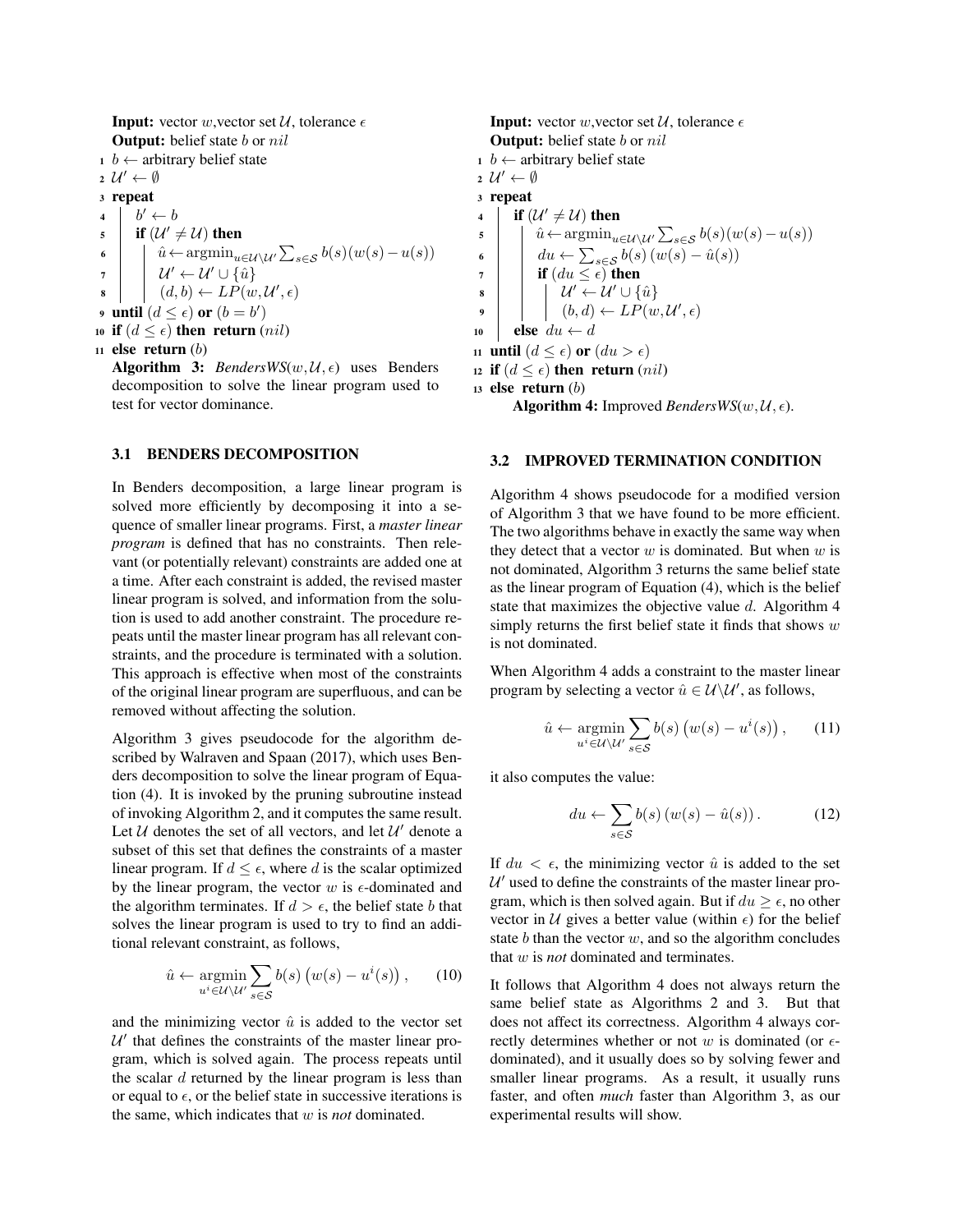# 4 VARIABLE GENERATION

We next describe the primary contribution of our paper: an approach to improving the scalability of vector pruning by incrementally generating the variables as well as the constraints of the linear program dominance test.

## 4.1 DUAL LINEAR PROGRAM

The linear program dominance test given by Equation (4) has a dual linear program that can also be used to test for dominance: a vector  $w$  is  $\epsilon$ -dominated if the following linear program has a solution *d* where  $d \leq \epsilon$ :

$$
\min d \text{ s.t. } \sum_{i=1}^{|U|} c(i) \cdot (w(s) - u^i(s)) \le d, \forall s \in \mathcal{S}
$$

$$
\sum_{i=1}^{|U|} c(i) = 1, c(i) \ge 0, i = 1 \dots |U|. \quad (13)
$$

In this case, the vector  $w$  is  $\epsilon$ -dominated if there is some probability distribution *c* over the constraints of the linear program such that  $\sum_{i=1}^{|\mathcal{U}|} c(i) \cdot u^{i}(s) + \epsilon \geq w(s), \forall s \in \mathcal{S}$ . We refer to *c* from now on as a *convex combination*.

As noted by Poupart and Boutilier (2004), use of this dual linear program to test whether a vector *w* is dominated generalizes the test for pointwise dominance used in line 4 of Algorithm 1. That is, the convex combination *c* can be used to define an *|S|*-dimensional vector  $u^c$ , where for each  $s \in \mathcal{S}$ :

$$
u^{c}(s) = \sum_{i=1}^{|\mathcal{U}|} c(i) \cdot u^{i}(s).
$$
 (14)

If  $u^c(s) \geq w(s)$ ,  $\forall s \in S$ , then the vector *w* is dominated. (From this perspective, the test for pointwise dominance in line 4 of Algorithm 1 is a degenerate convex combination where a single constraint has a probability of 1.0 and the other constraints have a probability of zero.)

Since most linear program solvers return the solution of the dual linear program in addition to the solution of the primal linear program, Algorithm 5 shows a revision of Algorithm 2 that returns the solutions of both. We refer to it as  $LP(w, U, S, \epsilon)$ . Note that the scalar *d* that is minimized by the dual linear program is the same as the scalar *d* that is maximized by the primal linear program. There is an interesting relationship between these two cases. In solving the primal linear program, the value *d* is maximized in an attempt to find a belief state *b* for which the vector *w* is *not* dominated. In solving the dual linear program, the value *d* is minimized in an attempt to find a convex combination of the vectors that shows that *w is* dominated. Thus these two cases complement each other in establishing whether a vector *w* is dominated or not.

**Input:** vector *w*, vector set *U*, state set *S*, tolerance  $\epsilon$ Output: belief state *b*, convex combination *c*, value *d* <sup>1</sup> Solve the primal linear program

- <sup>2</sup> maximize *d* subject to the constraints
	- $\sum_{s \in S} b(s) (w(s) u^i(s)) \ge d, \forall u^i \in \mathcal{U}$

$$
\sum_{s \in S}^{3} b(s) = 1, b(s) \ge 0, \forall s \in S
$$
  
and simultaneously solve the dual linear program

<sup>6</sup> minimize *d* subject to the constraints

$$
\sum_{i=1}^{\left|\mathcal{U}\right|} c(i) \cdot \big(w(s) - u^i(s)\big) \le d, \forall s \in \mathcal{S}
$$
  

$$
\sum_{i=1}^{\left|\mathcal{U}\right|} c(i) = 1, c(i) \ge 0, i = 1 \dots |\mathcal{U}|
$$

8 9 if  $(d \leq \epsilon)$  then return  $(nil, c, d)$ 

```
10 else return (b, c, d)
```
3

4

7

Algorithm 5:  $LP(w, U, S, \epsilon)$  returns the belief state *b* that maximizes *d*, if  $d > \epsilon$ ; the convex combination *c* that minimizes *d*; and the scalar objective *d*.

#### 4.2 DIMENSION OF SOLUTION

We next note a useful relationship between the belief state *b* that solves the primal linear program and the convex combination *c* that solves its dual: the number of states for which the belief state *b* has positive probability is (almost always) equal to the number of vectors for which the convex combination *c* has positive probability.

This observation follows from the elementary theory of linear programming: a belief state that solves the primal linear program (or, equivalently, a convex combination that solves its dual) must be a *basic feasible solution* of the linear program. That means it is the solution of a system of linear equations where the equations correspond to a subset of the constraints of the linear program with the inequalities changed to equalities, and the variables in this system of linear equations are the variables of the linear program that have non-zero values in a solution, that is, they are *basic variables*. (Geometrically, each basic feasible solution corresponds to a corner point of the polyhedron of feasible solutions defined by the constraints. A corner point is a belief state, and the number of states with non-zero probabilities in the belief state is equal to the number of hyperplanes that intersect at this corner point.) From this observation, it follows that the number of useful constraints in the solution of the linear program test for dominance is bounded by the size of the state set.

If the linear program of Equation (4) has a *degenerate* solution, in which case there are multiple solutions, the number of non-zero probabilities in the belief state *b* that solves the linear program may not be equal to the number of non-zero probabilities in the convex combination *c* that solves its dual. But in our experiments with POMDP pruning, this occurs infrequently, and when it does, the difference is small, and usually just a difference of one.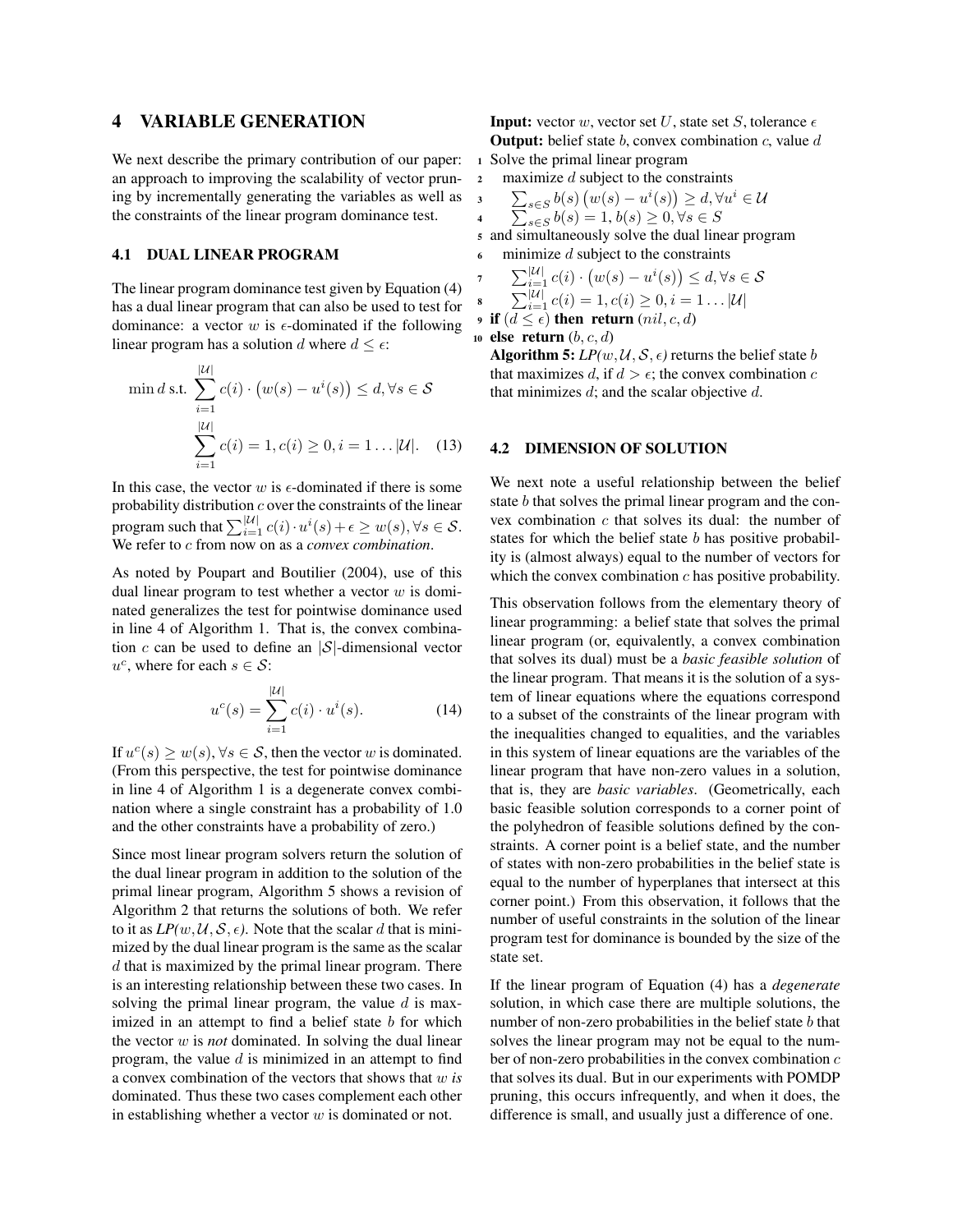#### 4.3 COMBINED BENDERS DECOMPOSITIONS

Given that the number of non-zero variables in the solution of the linear program test for dominance is equal to the number of non-zero constraints, we next consider whether the number of variables in the linear program can be limited in the same way as the number of constraints. If so, that could be useful in pruning vector sets for POMDPs with large state spaces.

Obviously, a similar Benders decomposition can be used to solve the dual linear program of Equation (13). Let  $S'$ denote a subset of the state set *S* that is used to define the constraints of a master linear program. If the scalar *d* minimized by this linear program has a value greater than 0 (or greater than some  $\epsilon > 0$ , in the case of approximation), the vector *w* is *not* dominated. Since no convex combination of vectors in  $U$  dominates  $w$  for this subset of states  $S'$ , then no convex combination of vectors can dominate *w* for the full state space *S*. If  $d \leq \epsilon$ , however, it is not yet clear whether  $w$  is dominated or not because  $\frac{1}{17}$ only a subset of the state set has been considered so far. In this case, the convex distribution  $c$  over vectors given by the solution of the linear program is used to select a state  $\hat{s}$  to add to the master linear program, as follows

$$
\hat{s} \leftarrow \arg \max_{s \in \mathcal{S} \setminus \mathcal{S}'} \sum_{i=1}^{|\mathcal{U}|} c(i) \cdot \left( w(s) - u^i(s) \right), \qquad (15)
$$

where

$$
ds \leftarrow w(\hat{s}) - \sum_{i=1}^{|\mathcal{U}|} c(i) \cdot u^i(\hat{s}). \tag{16}
$$

If  $ds \leq d$ , the vector *w* must be dominated because for every state  $s \in S$ , its value is less than or equal to the value of the vector created by a convex combination *c* of vectors from  $U$ . If  $ds > d$ , the minimizing state  $\hat{s}$  is added to the master linear program, which is re-solved.

However, this use of Benders decomposition only limits the number of states used to define the dual linear program test for dominance. We want to combine it with the Benders decomposition described by Walraven and Spaan (2017), which limits the number of vectors used to define the primal linear program test for dominance. That is, we want to use both Benders decompositions in order to limit both the number of states and the number of vectors used to define a master linear program that is used to test whether a vector *w* is dominated. How we do so is summarized by the following theorem, which has a straightforward proof.

Theorem 1. *Consider the linear program of Equation* (4) *and its dual, given by Equation* (13)*, which test whether an*  $|S|$ *-dimensional vector w is*  $\epsilon$ *-dominated by the value function represented by a vector set U. If defined for only a subset*  $S' \subseteq S$  *of states and a subset*  **Input:** vector *w*, vector set  $\mathcal{U}$ , tolerance  $\epsilon$ Output: belief state *b* or *nil*

1 // Initialize  $S'$  with 2 states and  $U'$  with 2 vectors  $2\left(\hat{s}, \hat{u}\right) \leftarrow \operatorname{argmin}_{s \in \mathcal{S}, u \in \mathcal{U}} \left(w(s) - u(s)\right)$  $3 \mathcal{S}' \leftarrow {\hat{s}}$ ,  $\mathcal{U}' \leftarrow {\hat{u}}$  $\hat{s} \leftarrow \operatorname{argmax}_{s \in \mathcal{S} \backslash \mathcal{S}'} (w(s) - \hat{u}(s))$  $S' \leftarrow S' \cup \{\hat{s}\}$ 6  $\hat{u} \leftarrow \operatorname{argmin}_{u \in \mathcal{U} \setminus \mathcal{U}'} (w(\hat{s}) - u(\hat{s}))$  $\mathcal{U}' + \mathcal{U}' \cup \{\hat{u}\}\$ <sup>8</sup> repeat <sup>9</sup> (*b, c, d*) *LP*(*w, U*<sup>0</sup> *, S*<sup>0</sup> *,* ✏) 10 if  $(d > \epsilon)$  and  $(\mathcal{U}' \neq \mathcal{U})$  then // add vector<br>
11  $\hat{u} \leftarrow \text{argmin}_{\mathcal{U} \in \mathcal{U}} \sum_{x \in \mathcal{U}} b(s) (w(s) - v(s))$  $\hat{u} \leftarrow \arg\!\min_{u^i \in \mathcal{U} \setminus \mathcal{U}'} \sum_{s \in \mathcal{S}'} b(s) \big( w(s) - u^i(s) \big)$  $\begin{array}{|c|c|c|c|c|} \hline \end{array}$   $\begin{array}{|c|c|c|c|c|} \hline \end{array} \begin{array}{c} du \leftarrow \sum_{s \in S'} b(s) (w(s) - \hat{u}(s)) \\ \hline \end{array}$  $\textbf{if} \left( du \leq \epsilon \right) \textbf{ then } \mathcal{U}' \leftarrow \mathcal{U}' \cup \{ \hat{u} \}$ 14 **else**  $du \leftarrow d$ <br>
15 **if**  $(d \leq \epsilon)$  and if  $(d \le \epsilon)$  and  $(S' \ne S)$  then // add state  $\int \hat{s} \leftarrow \arg \max_{s \in \mathcal{S} \setminus \mathcal{S}'} \left( w(s) - \sum_{i=1}^{|\mathcal{U}'|} c(i) \cdot u^i(s) \right)$  $ds \leftarrow w(\hat{s}) - \sum_{i=1}^{\vert \mathcal{U}^{\prime} \vert} c(i) \cdot u^{i}(\hat{s})$  $\textbf{if } (ds > \epsilon) \textbf{ then } \mathcal{S}' \leftarrow \mathcal{S}' \cup \{\hat{s}\}\$ 19 **else**  $ds \leftarrow d$ 

20 until  $((d \le \epsilon)$  and  $(ds \le \epsilon))$  // *w* is dominated<br>21 or  $((d > \epsilon)$  and  $(du > \epsilon))$  // *w* is not dominated or  $((d > \epsilon)$  and  $(du > \epsilon)$ ) // *w* is not dominated 22 if  $(d \leq \epsilon)$  then return  $(nil)$ 

<sup>23</sup> else return (*b*)

Algorithm 6: *BendersNew*( $w, U, S, \epsilon$ ) uses Benders decomposition of both variables and constraints to perform linear program dominance test.

 $U' \subseteq U$  *of vectors, the smaller linear program and its*  $d$ ual, denoted  $LP(w, \mathcal{S}', \mathcal{U}', \epsilon)$ , can still detect whether *a vector w is dominated or not, as follows.*

(a) A vector  $w$  is not  $\epsilon$ -dominated if the scalar  $d$  op*timized by the linear program*  $LP(w, \mathcal{U}', \mathcal{S}', \epsilon)$  *is*  $\alpha$ *greater than*  $\epsilon$ *, and for the belief state b in the solution of the linear program,*

$$
\min_{u^i \in \mathcal{U} \setminus \mathcal{U}'} \sum_{s \in \mathcal{S}'} b(s) \left( w(s) - u^i(s) \right) > \epsilon,\qquad(17)
$$

*where the latter condition is tested without linear programming.*

 $(b)$  A vector  $w$  is  $\epsilon$ -dominated if the scalar  $d$  optimized *by the linear program*  $LP(w, \mathcal{U}', \mathcal{S}', \epsilon)$  *is less than or equal to*  $\epsilon$ *, and for the convex combination c given by the solution of the linear program,*

$$
\max_{s \in \mathcal{S} \backslash \mathcal{S}'} \sum_{i=1}^{|\mathcal{U}'|} c(i) \left( w(s) - u^i(s) \right) \le \epsilon,\qquad(18)
$$

*where the latter condition is tested without linear programming.*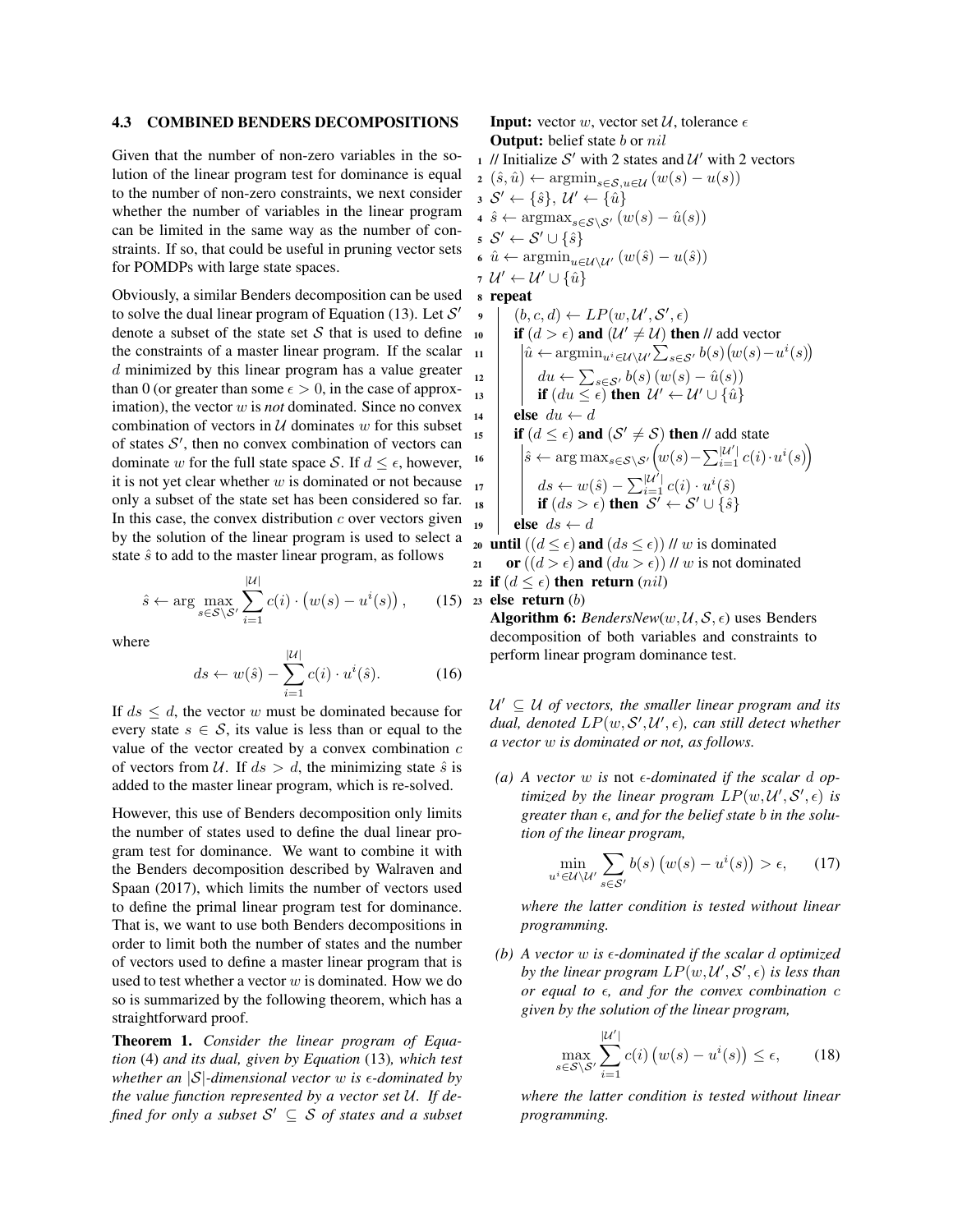*Proof.* (a) In the first case, the vector *w* gives a better value (by more than  $\epsilon$ ) for the belief state *b* over *S'* than any vector in  $U'$ . If *w* also gives a better value (by more than  $\epsilon$ ) for belief state *b* than any vector in  $\mathcal{U}\setminus\mathcal{U}'$ , it follows that

$$
\min_{u^i \in \mathcal{U}} \sum_{s \in \mathcal{S}'} b(s) \left( w(s) - u^i(s) \right) > \epsilon,\tag{19}
$$

which means that  $w$  is not  $\epsilon$ -dominated.

(b) In the second case, the vector  $w$  is  $\epsilon$ -dominated by the convex combination  $c$  of vectors from  $\mathcal{U}'$  when just the subset of states  $S'$  is considered. If it is also  $\epsilon$ -dominated by this convex combination *c* when all states in *S* are considered, we have

$$
\max_{s \in \mathcal{S}} \left( w(s) - \sum_{i=1}^{|\mathcal{U}^{\prime}|} c(i) \cdot u^{i}(s) \right) \le \epsilon, \tag{20}
$$

which means that  $w$  is  $\epsilon$ -dominated.  $\Box$ 

Algorithm 6 shows pseudocode for an algorithm that solves the linear program test for dominance using both Benders decompositions, that is, by incremental generating both variables and constraints. It starts with an initial subset  $S'$  of two states and an initial subset  $U'$  of two vectors, selected in lines 2 through 7 by the same heuristic used in the rest of the algorithm to add states and vectors. In each iteration of the algorithm, the linear program  $LP(w, S', \mathcal{U}', \epsilon)$  is solved, which is defined by the subsets  $S'$  and  $U'$ . If  $d \leq \epsilon$ , where  $\epsilon$  is the approximation parameter and  $\epsilon = 0$  means no approximation, the algorithm uses the reasoning of case (a) of Theorem 1 to try to show *w* is not dominated. But if it finds a vector  $\hat{u} \in \mathcal{U}\backslash \mathcal{U}'$  that gives as good or better a value for the belief state *b* than *w*, it adds  $\hat{u}$  to  $\mathcal{U}'$  and returns to the top of the loop to solve the linear program again. If  $d > \epsilon$ , the algorithm uses the reasoning of case (b) of Theorem 1 to try to show *w is* dominated. But if it finds a state  $\hat{s} \in S \backslash S'$  for which *w* is not dominated, it adds  $\hat{s}$ to  $S<sup>1</sup>$  and returns to the top of the loop to solve the linear program again.

## 5 EXPERIMENTS AND ANALYSIS

Our experiments compare the performance of three pruning subroutines. For convenience, we let "WS" denote the Walraven and Spaan algorithm; "IWS" denotes our revision of their algorithm, which uses an "improved" termination condition; and "New" denotes the new algorithm. All algorithms are implemented in a Java open-source POMDP solver made available by Walraven (www.erwinwalraven.nl/ solvepomdp), using the Gurobi 8 linear program solver, on an Intel 4.2GHz processor with 16GB RAM.

### 5.1 RANDOMLY-GENERATED VECTOR SETS

Table 1 compares the performance of the three algorithms in pruning randomly-generated vector sets of varying size and dimension, where roughly 30% of the vectors in each set are undominated. Pruning is exact, that is,  $\epsilon = 0$ , and the table compares running times in CPU seconds. The table also compares the size of the largest (that is, the final) linear program solved when testing a given vector for dominance, for each method. It shows the average and maximum number of *non-zero* variables and constraints in the final linear program for each method, and the average and maximum number of *total* variables and constraints in the final linear program. For *WS* and *IWS*, the number of variables is always equal to the size of the state set. Finally, the table shows the average and maximum number of linear programs solved for each vector tested.

It is clear from the results that *WS* is slower than the other two methods. Note also the different sizes of the largest linear programs solved by each method. Both *IWS* and *New* solve linear programs with many fewer constraints than the linear programs solved by *WS*. That is because they terminate as soon as they find a belief state for which *w* is better than any other vector, whereas *WS* continues to try to find a belief state for which *d* is maximized. When we don't care about maximizing *d*, and just want to determine whether *w* is dominated or not, the final linear program is just the first linear program that provides enough information to settle that question. It follows that there is not a single final linear program that every method finds. That is why the sizes of the final linear programs solved by each method are different. Importantly, *New* solves linear programs with even fewer constraints than those solved by *IWS*. That is because incremental variable generation biases the search towards solutions with fewer variables, and a bound on the number of non-zero variables in the solution also bounds the number of non-zero constraints.

Although *New* solves smaller linear programs than *IWS*, it also solves more linear programs because it incremental generates variables as well as constraints. Unfortunately, this offsets some of the advantage of solving smaller linear programs. But as the size of the state space increases, *New* gains more of an advantage.

The presence of more zero-probability constraints in the final linear program as the size of the vector set increases is explained by Walraven and Spaan (2017). Constraints are first added for the extrema of the belief simplex, and then additional constraints are added that more narrowly define the region of belief space for which the vector *w* optimizes the value function. In the process, the initial constraints often become zero-valued.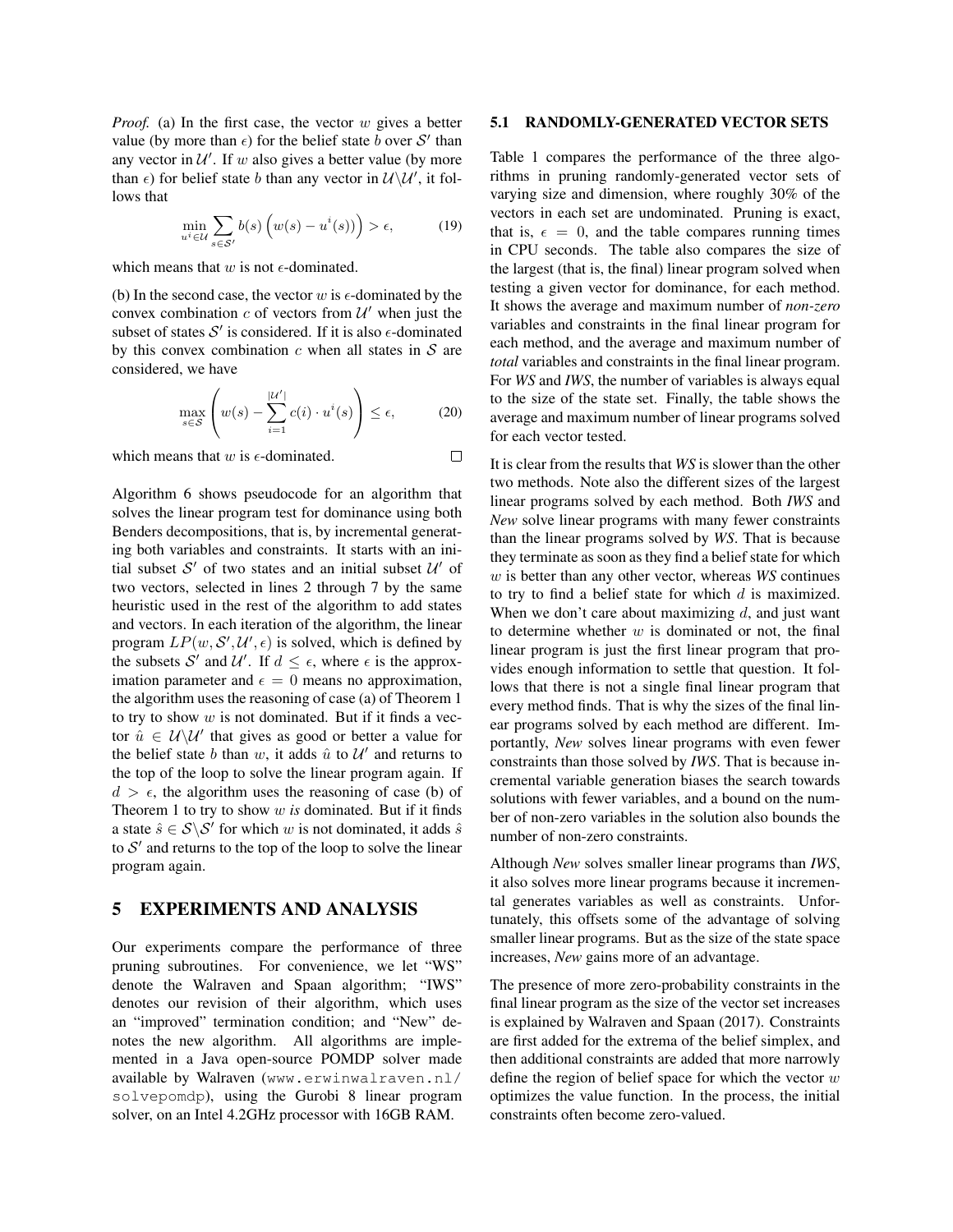Table 1: For randomly generated vector sets of varying size and dimension, the table compares the performance of the three pruning subroutines. It shows the average (avg) and maximum (max) number of nonzero and total variables and constraints in the solution of the final linear program used to test a vector for dominance, the average and maximum number of linear programs solved in testing a vector, and the runtime in CPU seconds for pruning the entire set.

|                              |            |             | <b>Variables</b> |     |              |       | <b>Constraints</b> |     |              |     |     |     |
|------------------------------|------------|-------------|------------------|-----|--------------|-------|--------------------|-----|--------------|-----|-----|-----|
|                              |            | <b>Time</b> | $Non-0$          |     | <b>Total</b> |       | $Non-0$            |     | <b>Total</b> |     | LPs |     |
| <b>Problem</b>               | Alg.       | sec         | avg              | max | avg          | max   | avg                | max | avg          | max | avg | max |
| $ \mathcal{S} $<br>$=500$    | WS         | 134         | 42               | 64  | 500          | 500   | 42                 | 64  | 58           | 106 | 58  | 106 |
| $= 5,000$<br>${\cal V}$      | <b>IWS</b> | 24          | 11               | 24  | 500          | 500   | 11                 | 24  | 11           | 26  | 11  | 26  |
|                              | <b>New</b> | 13          | 6                | 11  | 7            | 20    | 6                  | 11  | 15           | 34  | 19  | 41  |
| $ \mathcal{S}  = 500$        | WS         | 454         | 47               | 74  | 500          | 500   | 47                 | 74  | 68           | 125 | 68  | 125 |
| $= 10,000$<br>${\cal V}$     | <b>IWS</b> | 69          | 13               | 25  | 500          | 500   | 13                 | 25  | 13           | 25  | 13  | 25  |
|                              | <b>New</b> | 36          | 7                | 11  | 8            | 23    | 7                  | 11  | 19           | 37  | 24  | 45  |
| $ \mathcal{S} $<br>$= 1,000$ | WS         | 375         | 58               | 92  | 1.000        | 1,000 | 58                 | 92  | 78           | 137 | 78  | 137 |
| $= 5,000$                    | <b>IWS</b> | 45          | 10               | 21  | 1.000        | 1,000 | 10                 | 21  | 11           | 22  | 11  | 22  |
|                              | <b>New</b> | 19          | 6                | 14  | 7            | 31    | 6                  | 14  | 14           | 27  | 18  | 43  |
| $ S  = 1,000$                | WS         | 1,261       | 66               | 107 | 1.000        | 1,000 | 66                 | 107 | 94           | 175 | 94  | 175 |
| 10,000<br>$=$                | <b>IWS</b> | 126         | 12               | 25  | 1.000        | 1.000 | 12                 | 25  | 12           | 25  | 12  | 25  |
|                              | <b>New</b> | 49          | 6                | 16  | 7            | 28    | 6                  | 16  | 18           | 36  | 22  | 43  |

## 5.2 POMDP BENCHMARKS

Table 2 shows how the pruning subroutines perform when used as part of the incremental pruning algorithm in solving two robot navigation POMDPs, *CIT* and *Hallway2*, described in Cassandra's (1998) dissertation and available on his website (https://www. pomdp.org). It also shows results for a benchmark POMDP described by Smith and Simmons (2004), called *RockSample[4,4]*, available at the website (http:// longhorizon.org/trey/zmdp/index.html).

Table 2 shows similar statistics as Table 1, but for the first six iterations of value iteration, and for all steps of the incremental pruning algorithm. That means the vector sets that are pruned in each iteration have different sizes, and can grow from one iteration to the next. To prevent the vector sets from growing too large too quickly, an  $\epsilon$ -approximation threshold was used and tuned to each problem, with the value of  $\epsilon$  shown in the table. The size of the state sets, and the average and maximum size of the vector sets, is also shown in the table, since both have a significant influence on the efficiency of pruning.

Similar to the results for randomly-generated vector sets, the table shows that the improved pruning subroutine *IWS* is often more efficient than the original subroutine *WS*. In particular, note that no results are shown for *WS* in solving *RockSample[4,4]*. For this problem, *WS* runs so slowly compared to the other methods that it does not finish in a reasonable amount of time. It is still struggling to finish iteration two of value iteration after *IWS* and *New* have finished six iterations.

In fact, a large part of the reason for the improved performance of *New* relative to *WS* is the same as the reason for the improved performance of *IWS* relative to *WS*. Both *New* and *IWS* terminate as soon as they find a belief state  $b$  for which the vector  $w \in$ -dominates every vector  $u$  in  $U$ , which proves that  $w$  is not  $\epsilon$ -dominated. By contrast, *WS* continues to search for a belief state *b* for which the vector *w* maximizes *d*. As a result, it takes longer to converge, and solves larger linear programs.

It is worth noting that increasing the tolerance  $\epsilon$  used for approximation further reduces the number of iterations required by *New* and *IWS* to converge, in addition to further reducing the size of the linear programs solved. By contrast, previous approaches to vector pruning do not allow the number of variables and constraints in linear programs to be decreased by increasing the tolerance  $\epsilon$ .

Although *New* solves smaller linear programs than *IWS*, it has the drawback that it requires more iterations to converge, as is clear from the results in the table. It would help to have some way to reduce the number of extra iterations. With that in mind, we added a simple heuristic to the *New* pruning subroutine, and used it in solving these benchmark POMDPs. When a state  $\hat{s}$  is added to  $S'$  in line 18 of Algorithm 6, a vector  $\hat{u}$  is also added to  $\mathcal{U}'$ , which is selected as follows:

$$
\hat{u} \leftarrow \underset{u \in \mathcal{U} \backslash \mathcal{U}'}{\operatorname{argmin}} \left( w(\hat{s}) - u(\hat{s}) \right). \tag{21}
$$

The intent of this heuristic is to further reduce the number of iterations of the algorithm, and it often has this effect, although the effect is modest and problem-dependent.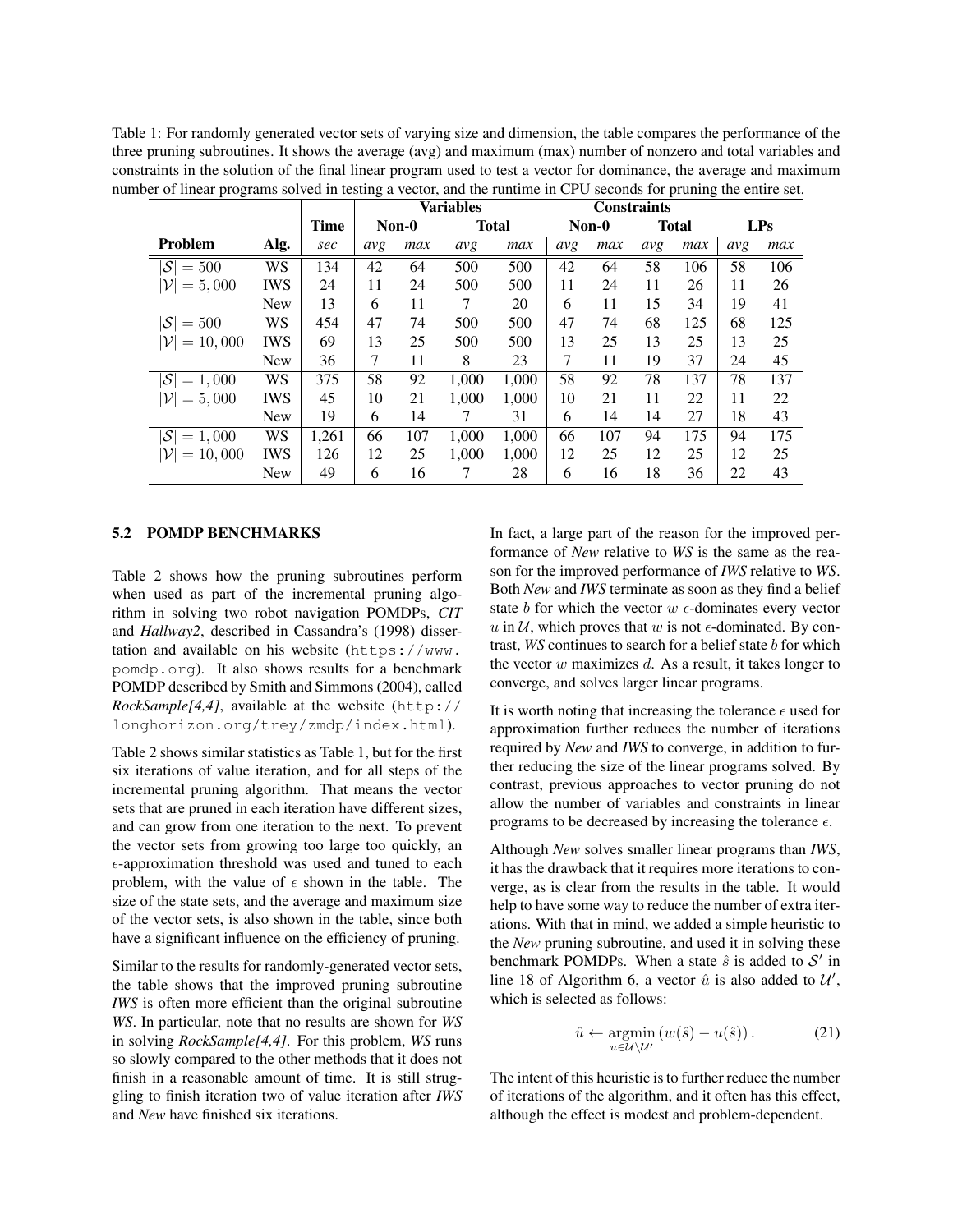Table 2: For each POMDP and pruning algorithm, the table shows the average and maximum number of nonzero and total variables and constraints in the solution of the final linear program solved to test a vector for dominance, the average and maximum number of linear programs solved to test a vector for dominance, and the running time in CPU seconds, for the first six iterations of value iteration using incremental pruning. For each POMDP, it also gives the  $\epsilon$ tolerance, and the size of the state and vector sets, denoted  $|S|$  and  $|V|$ , respectively.

|                                                    |            |        | <b>Variables</b> |     |              | <b>Constraints</b> |       |     |              |     |     |     |
|----------------------------------------------------|------------|--------|------------------|-----|--------------|--------------------|-------|-----|--------------|-----|-----|-----|
|                                                    |            | Time   | Non-0            |     | <b>Total</b> |                    | Non-0 |     | <b>Total</b> |     | LPs |     |
| Problem                                            | Alg.       | sec    | avg              | max | avg          | max                | avg   | max | avg          | max | avg | max |
| Hallway2, $\epsilon = 0.012$                       | <b>WS</b>  | 9,948  | 9                | 16  | 92           | 92                 | 9     | 17  | 24           | 57  | 24  | 57  |
| $ \mathcal{V} _{avg} = 598,  \mathcal{S}  = 92$    | <b>IWS</b> | 5,135  | 8                | 15  | 92           | 92                 | 8     | 15  | 21           | 54  | 21  | 54  |
| $ {\cal V} _{max} = 37,211$                        | <b>New</b> | 2,898  | 7                | 14  | 9            | 17                 | 7     | 14  | 28           | 80  | 27  | 79  |
| RockSample[4,4], $\epsilon = 1.5$                  | WS.        | ۰      |                  |     |              |                    |       |     |              |     |     |     |
| $ \mathcal{V} _{avg} = 5,583,  S  = 257$           | <b>IWS</b> | 5,581  | 4                | 13  | 257          | 257                | 4     | 13  | 8            | 31  | 8   | 31  |
| $ {\cal V} _{max} = 218,448$                       | <b>New</b> | 3,548  | $\overline{4}$   | 12  | 6            | 21                 | 4     | 12  | 12           | 53  | 11  | 52  |
| CIT, $\epsilon = 0.05$                             | <b>WS</b>  | 37.414 | 12               | 25  | 284          | 284                | 12    | 25  | 27           | 65  | 27  | 65  |
| $ \mathcal{V} _{avg} = 1,476,  \mathcal{S}  = 284$ | <b>IWS</b> | 29,664 | 12               | 25  | 284          | 284                | 12    | 25  | 24           | 66  | 24  | 66  |
| $ {\cal V} _{max} = 22,352$                        | <b>New</b> | 12,119 | 9                | 22  | 11           | 27                 | 9     | 22  | 34           | 92  | 33  | 91  |

## 5.3 POTENTIAL IMPROVEMENTS

Given how much smaller the linear programs solved by *New* are compared the the size of the linear programs solved by the other methods, the timing results reported above still seem to leave room for further improvement.

Roijers et al. (2018) describe an optimization of the Walraven and Spaan (*WS*) algorithm for vector pruning in which constraint sets from previous iterations of value iteration are used to *bootstrap* constraint generation in the current iteration. It seems likely that this approach could be generalized to allow bootstrapping of variable generation as well.

For pruning small vector sets, incremental constraint generation is not needed or helpful, and Walraven's implementation of *WS* includes a test for the size of the vector set, and only uses incremental constraint generation to prune large vector sets. Similarly, incremental variable elimination is not needed or helpful for smalldimensional vector sets, and should only be used for problems with a relatively large state set.

Perhaps the most significant drawback of the additional iterations required by incremental variable and constraint generation is the time overhead of repeated calls to an external linear program solver, especially for very small linear programs. It seems likely that performance could be improved substantially by implementing a specialpurpose linear program solver that leverages the structure of this problem – the fact that a solution often has small dimension, with the same number of non-zero variables as constraints – to accelerate the search for a solution, and limit the overhead of calls to an external solver.

# 6 CONCLUSION

Our experimental results show that the approach introduced in this paper outperforms the previous state-ofthe-art pruning subroutine for vector sets, especially for problems with larger state sets. By incrementally generating variables and constraints, the size of the linear programs that must be solved in order to prune a vector set can be substantially reduced, which in turn improves the performance of exact value iteration for POMDPs.

The pruning subroutine considered in this paper is also used by exact algorithms for decentralized POMDPs (Hansen et al., 2004), by algorithms for multiobjective MDPs (Roijers et al., 2018), and by algorithms for related high-dimensional convex hull problems (Zhang, 2010; Dula and Helgason, 1996), and so the technique is very general. In addition, other exact algorithms for POMDPs solve similar linear programs that limit scalability, including the Witness algorithm (Kaelbling et al., 1998) and bounded policy iteration (Poupart and Boutilier, 2004; Bernstein et al., 2005). Hansen (2008) shows how to improve the performance of bounded policy iteration by incrementally generating the variables in the linear programs it solves, and incrementally generating both variables and constraints, as described in this paper, may improve performance further.

#### Acknowledgements

Partial support for this research was provided by National Science Foundation Award IIS:RI #1718384.